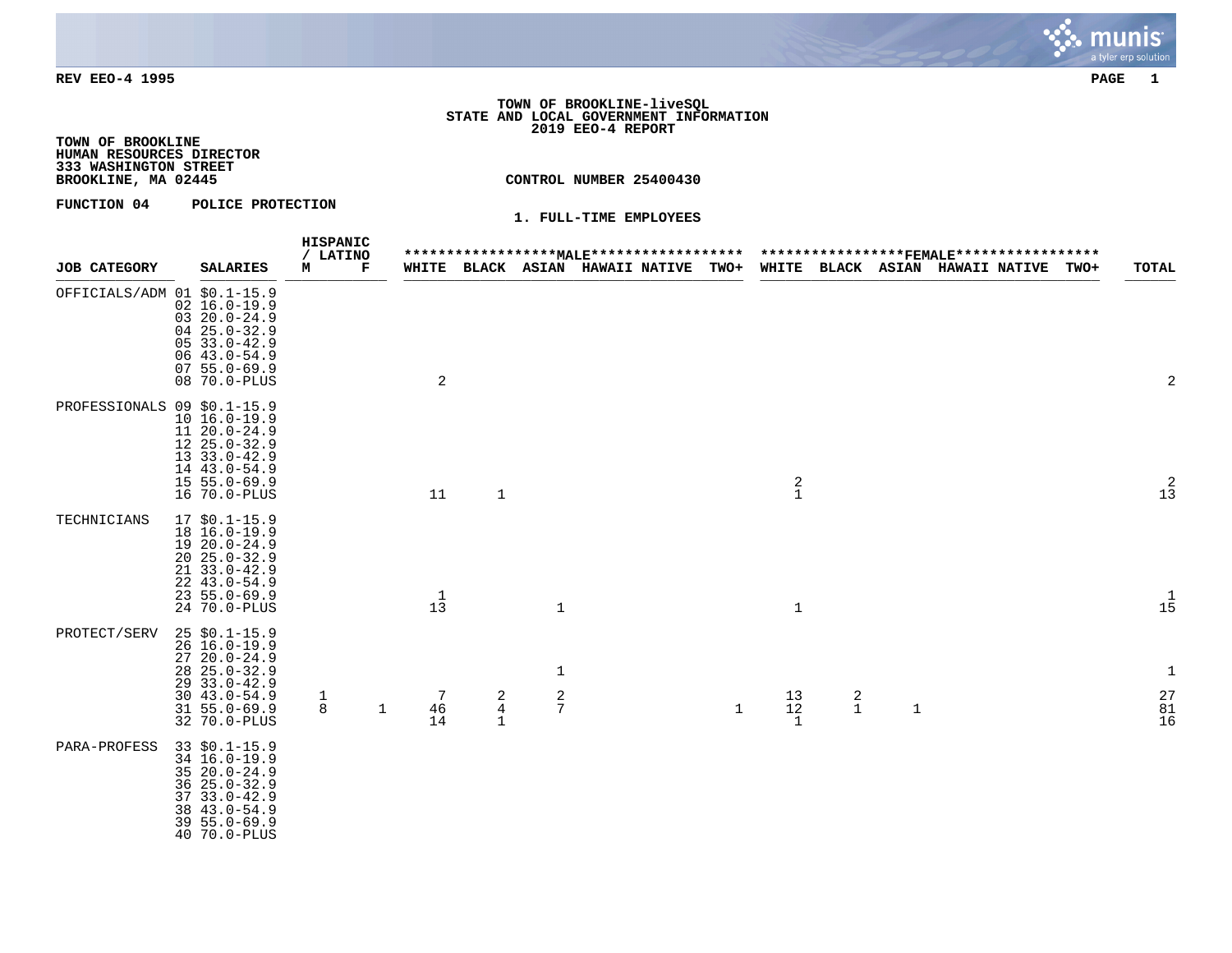

# **TOWN OF BROOKLINE-liveSQL STATE AND LOCAL GOVERNMENT INFORMATION 2019 EEO-4 REPORT**

**TOWN OF BROOKLINE HUMAN RESOURCES DIRECTOR 333 WASHINGTON STREET**

**BROOKLINE, MA 02445 CONTROL NUMBER 25400430**

**FUNCTION 04 POLICE PROTECTION** 

| <b>JOB CATEGORY</b>         | <b>SALARIES</b>                                                                                                                                    | HISPANIC<br>/ LATINO<br>м | Г |              |              |    | WHITE BLACK ASIAN HAWAII NATIVE | TWO+ |               |               |              | ******************* <u>MALE</u> *********************************** <del>FEMALE</del> *****************<br>WHITE BLACK ASIAN HAWAII NATIVE | <b>TOTAL</b><br>TWO+                       |
|-----------------------------|----------------------------------------------------------------------------------------------------------------------------------------------------|---------------------------|---|--------------|--------------|----|---------------------------------|------|---------------|---------------|--------------|--------------------------------------------------------------------------------------------------------------------------------------------|--------------------------------------------|
| ADMIN SUPPORT 41 \$0.1-15.9 | 42 16.0-19.9<br>43 20.0-24.9<br>44 25.0-32.9<br>$4533.0 - 42.9$<br>$46$ $43.0 - 54.9$<br>$47, 55.0 - 69.9$<br>48 70.0-PLUS                         |                           | 2 | $\mathbf{1}$ |              |    |                                 |      | $\frac{1}{2}$ | $\frac{1}{1}$ | $\mathbf{1}$ |                                                                                                                                            | $\begin{array}{c} 1 \\ 6 \\ 2 \end{array}$ |
| SKILLED CRAFT 49 \$0.1-15.9 | $50 16.0 - 19.9$<br>$5120.0 - 24.9$<br>$5225.0 - 32.9$<br>$53 \t33.0 - 42.9$<br>54 43.0-54.9<br>$55 55.0 - 69.9$<br>56 70.0-PLUS                   | 1                         |   | $\mathbf{1}$ | $\mathbf{1}$ |    |                                 |      |               |               |              |                                                                                                                                            | 3                                          |
| SERV/MAINT                  | $57$ \$0.1-15.9<br>58 16.0-19.9<br>$5920.0 - 24.9$<br>$6025.0 - 32.9$<br>$61$ 33.0-42.9<br>$62$ $43.0 - 54.9$<br>$63, 55.0 - 69.9$<br>64 70.0-PLUS |                           |   |              |              |    |                                 |      |               |               |              |                                                                                                                                            |                                            |
| TOTAL<br>FULL-TIME          | 65                                                                                                                                                 | 10                        | 3 | 96           | 9            | 11 |                                 | 1    | 33            | 5             | 2            |                                                                                                                                            | 170                                        |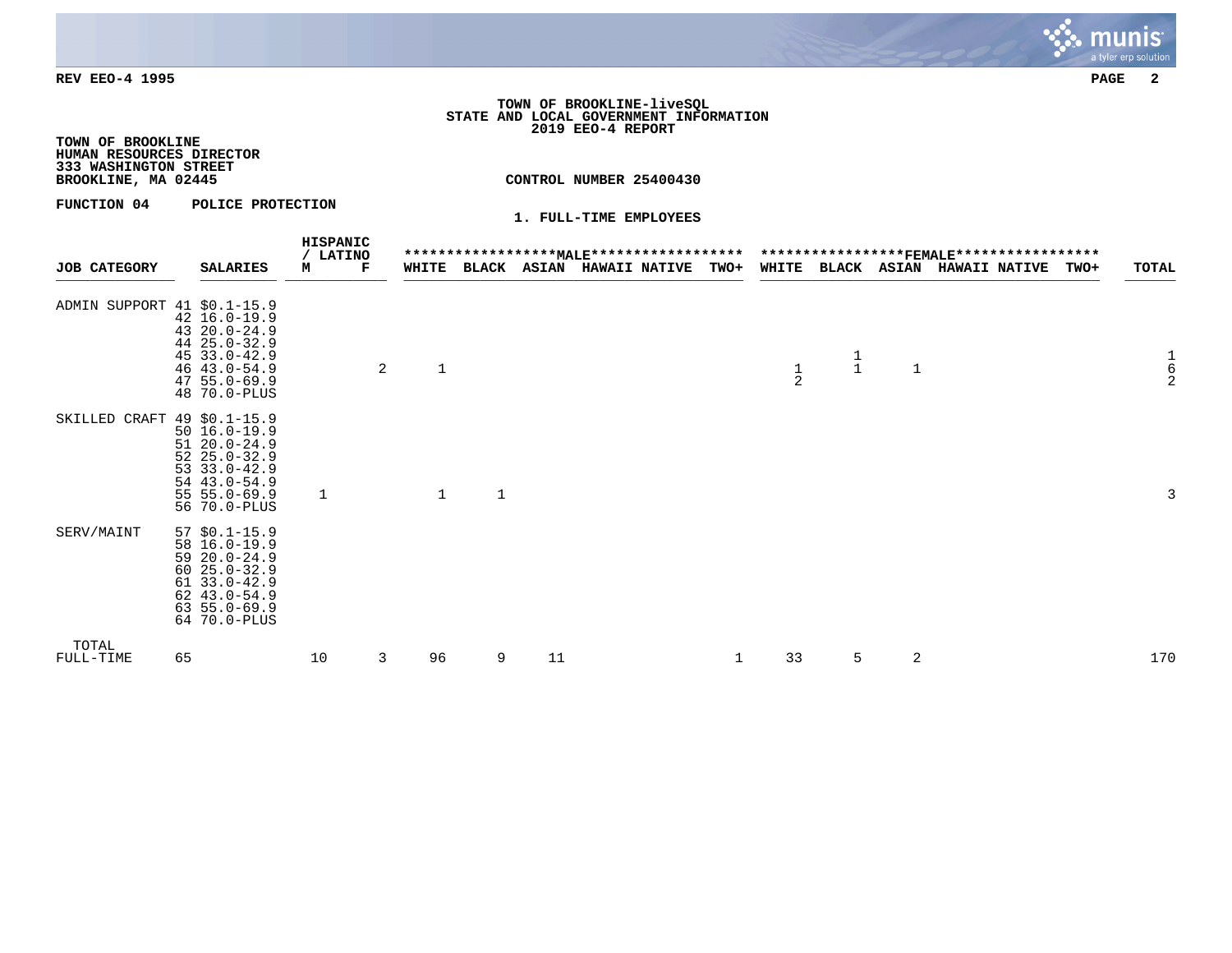

#### **TOWN OF BROOKLINE-liveSQL STATE AND LOCAL GOVERNMENT INFORMATION 2019 EEO-4 REPORT**

# **TOWN OF BROOKLINE HUMAN RESOURCES DIRECTOR 333 WASHINGTON STREET**

# **CONTROL NUMBER 25400430**

**FUNCTION 04 POLICE PROTECTION** 

**2. OTHER THAN FULL-TIME EMPLOYEES**

|                                                    | HISPANIC<br><b>LATINO</b> |   |   |       |              |              |                      |             |       |              | *****************FEMALE****************** |                      |             |       |
|----------------------------------------------------|---------------------------|---|---|-------|--------------|--------------|----------------------|-------------|-------|--------------|-------------------------------------------|----------------------|-------------|-------|
| <b>JOB CATEGORY</b>                                |                           | м | г | WHITE | <b>BLACK</b> | <b>ASIAN</b> | <b>HAWAII NATIVE</b> | <b>TWO+</b> | WHITE | <b>BLACK</b> | <b>ASIAN</b>                              | <b>HAWAII NATIVE</b> | <b>TWO+</b> | TOTAL |
| OFFICIALS/ADM 66<br>PROFESSIONALS 67               | 68                        |   |   |       |              |              |                      |             |       |              |                                           |                      |             |       |
| TECHNICIANS<br>PROTECT/SERV<br>PARA-PROFESS        | 69<br>- 70                |   |   |       |              |              |                      |             |       |              |                                           |                      |             | 5     |
| ADMIN SUPPORT 71<br>SKILLED CRAFT 72<br>SERV/MAINT | 73                        |   |   |       |              |              |                      |             |       |              |                                           |                      |             | 4     |
| TOTAL<br>PART-TIME                                 | 74                        |   |   | 2     |              |              |                      |             |       |              |                                           |                      |             | 9     |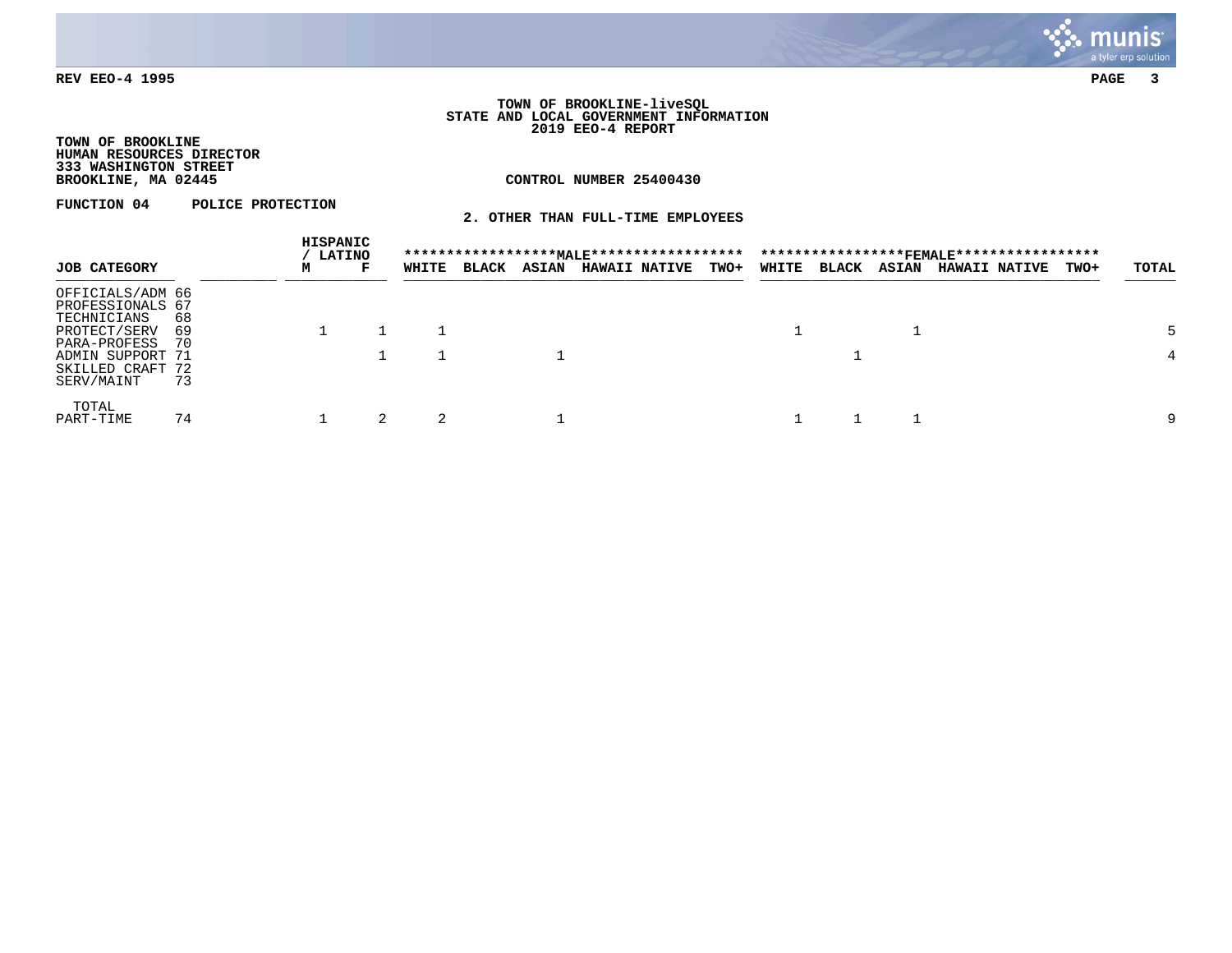

#### **TOWN OF BROOKLINE-liveSQL STATE AND LOCAL GOVERNMENT INFORMATION 2019 EEO-4 REPORT**

**TOWN OF BROOKLINE HUMAN RESOURCES DIRECTOR 333 WASHINGTON STREET**

**CONTROL NUMBER 25400430** 

**FUNCTION 04 POLICE PROTECTION** 

# **3. NEW HIRES DURING FISCAL YEAR - PERMANENT FULL-TIME ONLY**

|                                                                                                                                           |                      | <b>HISPANIC</b> | <b>LATINO</b> |       |              |              |                      |             |       |              |              |                      |             |       |
|-------------------------------------------------------------------------------------------------------------------------------------------|----------------------|-----------------|---------------|-------|--------------|--------------|----------------------|-------------|-------|--------------|--------------|----------------------|-------------|-------|
| <b>JOB CATEGORY</b>                                                                                                                       |                      | м               | г             | WHITE | <b>BLACK</b> | <b>ASIAN</b> | <b>HAWAII NATIVE</b> | <b>TWO+</b> | WHITE | <b>BLACK</b> | <b>ASIAN</b> | <b>HAWAII NATIVE</b> | <b>TWO+</b> | TOTAL |
| OFFICIALS/ADM 75<br>PROFESSIONALS 76<br>TECHNICIANS<br>PROTECT/SERV<br>PARA-PROFESS<br>ADMIN SUPPORT 80<br>SKILLED CRAFT 81<br>SERV/MAINT | 77<br>78<br>79<br>82 |                 |               |       |              |              |                      |             |       |              |              |                      |             | 6     |
| TOTAL<br>NEW HIRE                                                                                                                         | 83                   |                 |               |       |              |              |                      |             |       |              |              |                      |             | 6     |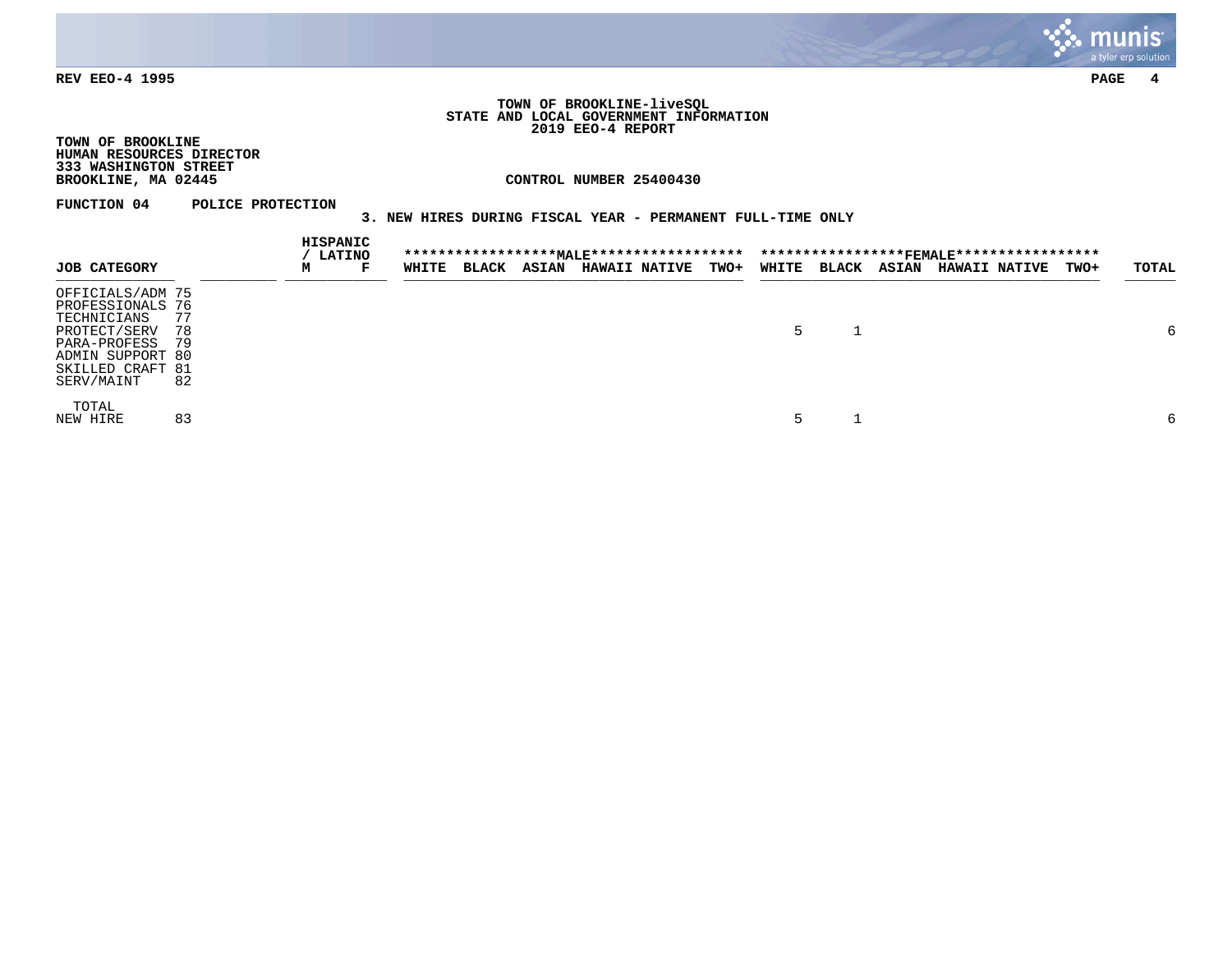

# **TOWN OF BROOKLINE-liveSQL STATE AND LOCAL GOVERNMENT INFORMATION 2019 EEO-4 REPORT**

**TOWN OF BROOKLINE HUMAN RESOURCES DIRECTOR 333 WASHINGTON STREET**

**BROOKLINE, MA 02445 CONTROL NUMBER 25400430**

## **FUNCTION 05 FIRE PROTECTION**

|                             |  |                                                                                                                                                          | HISPANIC<br>/ LATINO          |                        |                |               | ****************** <u>MALE</u> ******************* |             |                              |  | *****************FEMALE****************** |      |                                                             |
|-----------------------------|--|----------------------------------------------------------------------------------------------------------------------------------------------------------|-------------------------------|------------------------|----------------|---------------|----------------------------------------------------|-------------|------------------------------|--|-------------------------------------------|------|-------------------------------------------------------------|
| <b>JOB CATEGORY</b>         |  | <b>SALARIES</b>                                                                                                                                          | м<br>F                        |                        |                |               | WHITE BLACK ASIAN HAWAII NATIVE                    | <b>TWO+</b> |                              |  | WHITE BLACK ASIAN HAWAII_NATIVE           | TWO+ | <b>TOTAL</b>                                                |
| OFFICIALS/ADM 01 \$0.1-15.9 |  | $02 \ 16.0 - 19.9$<br>$0320.0 - 24.9$<br>$0425.0 - 32.9$<br>$0533.0 - 42.9$<br>$0643.0 - 54.9$<br>$0755.0 - 69.9$<br>08 70.0-PLUS                        |                               | $\overline{a}$         |                |               |                                                    |             |                              |  |                                           |      | $\overline{2}$                                              |
| PROFESSIONALS 09 \$0.1-15.9 |  | $10 16.0 - 19.9$<br>11 20.0-24.9<br>$1225.0 - 32.9$<br>13 33.0-42.9<br>14 43.0-54.9<br>$155.0 - 69.9$<br>16 70.0-PLUS                                    | 1                             | 35                     | $\sqrt{2}$     |               |                                                    |             |                              |  |                                           |      | 38                                                          |
| TECHNICIANS                 |  | $17$ \$0.1-15.9<br>18 16.0-19.9<br>$1920.0 - 24.9$<br>$20, 25.0 - 32.9$<br>$21 \quad 33.0 - 42.9$<br>$22, 43.0 - 54.9$<br>$235.0 - 69.9$<br>24 70.0-PLUS |                               |                        |                |               |                                                    |             |                              |  |                                           |      |                                                             |
| PROTECT/SERV                |  | $25$ \$0.1-15.9<br>$26 \t16.0 - 19.9$<br>$2720.0 - 24.9$<br>$28$ $25.0 - 32.9$<br>29 33.0-42.9<br>$30, 43.0 - 54.9$<br>$31, 55.0 - 69.9$<br>32 70.0-PLUS | $\mathbf{1}$<br>$\frac{1}{5}$ | $\epsilon$<br>13<br>63 | $\frac{3}{11}$ | $\frac{2}{3}$ |                                                    |             | $\mathbf{1}$<br>$\mathsf{3}$ |  |                                           |      | 7<br>$\mathbf 1$<br>$\begin{array}{c} 19 \\ 85 \end{array}$ |
| PARA-PROFESS                |  | $33$ \$0.1-15.9<br>34 16.0-19.9<br>35 20.0-24.9<br>$3625.0 - 32.9$<br>$3733.0 - 42.9$<br>38 43.0-54.9<br>$395.0 - 69.9$<br>40 70.0-PLUS                  |                               |                        |                |               |                                                    |             |                              |  |                                           |      |                                                             |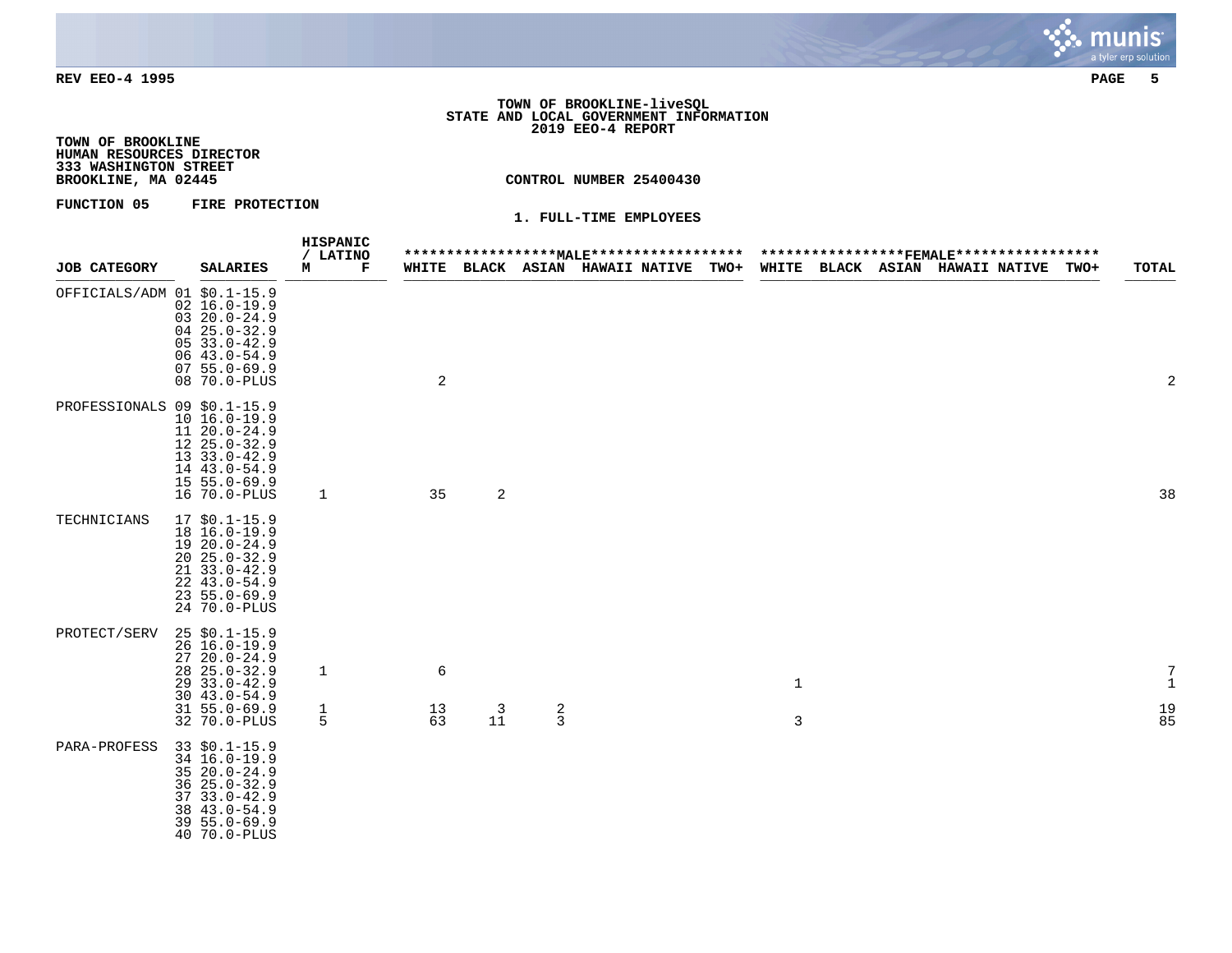

#### **TOWN OF BROOKLINE-liveSQL STATE AND LOCAL GOVERNMENT INFORMATION 2019 EEO-4 REPORT**

**TOWN OF BROOKLINE HUMAN RESOURCES DIRECTOR 333 WASHINGTON STREET**

**BROOKLINE, MA 02445 CONTROL NUMBER 25400430**

**FUNCTION 05 FIRE PROTECTION** 

| <b>JOB CATEGORY</b>         | <b>SALARIES</b>                                                                                                                                | HISPANIC<br>/ LATINO<br>M<br>Г | <b>WHITE</b>  |    |   | ******************* <u>MALE</u> *********************************** <del>FEMALE</del> *****************<br><b>BLACK ASIAN HAWAII NATIVE</b> | <b>TWO+</b> |              |   | WHITE BLACK ASIAN HAWAII NATIVE | TWO+ | <b>TOTAL</b> |
|-----------------------------|------------------------------------------------------------------------------------------------------------------------------------------------|--------------------------------|---------------|----|---|---------------------------------------------------------------------------------------------------------------------------------------------|-------------|--------------|---|---------------------------------|------|--------------|
| ADMIN SUPPORT 41 \$0.1-15.9 | 42 16.0-19.9<br>$4320.0 - 24.9$<br>44 25.0-32.9<br>$4533.0 - 42.9$<br>$46$ $43.0 - 54.9$<br>$47, 55.0 - 69.9$<br>48 70.0-PLUS                  |                                |               |    |   |                                                                                                                                             |             | $\mathbf{1}$ | 1 |                                 |      | $\mathbf{1}$ |
| SKILLED CRAFT 49 \$0.1-15.9 | $50 \ 16.0 - 19.9$<br>$5120.0 - 24.9$<br>$5225.0 - 32.9$<br>$53 \t33.0 - 42.9$<br>$54$ $43.0 - 54.9$<br>$55 55.0 - 69.9$<br>56 70.0-PLUS       |                                | $\frac{1}{1}$ |    |   |                                                                                                                                             |             |              |   |                                 |      |              |
| SERV/MAINT                  | $57$ \$0.1-15.9<br>58 16.0-19.9<br>$5920.0 - 24.9$<br>$6025.0 - 32.9$<br>$61$ 33.0-42.9<br>$62$ 43.0-54.9<br>$63, 55.0 - 69.9$<br>64 70.0-PLUS |                                |               |    |   |                                                                                                                                             |             |              |   |                                 |      |              |
| TOTAL<br>FULL-TIME          | 65                                                                                                                                             | 8                              | 121           | 16 | 5 |                                                                                                                                             |             | 5            | 1 |                                 |      | 156          |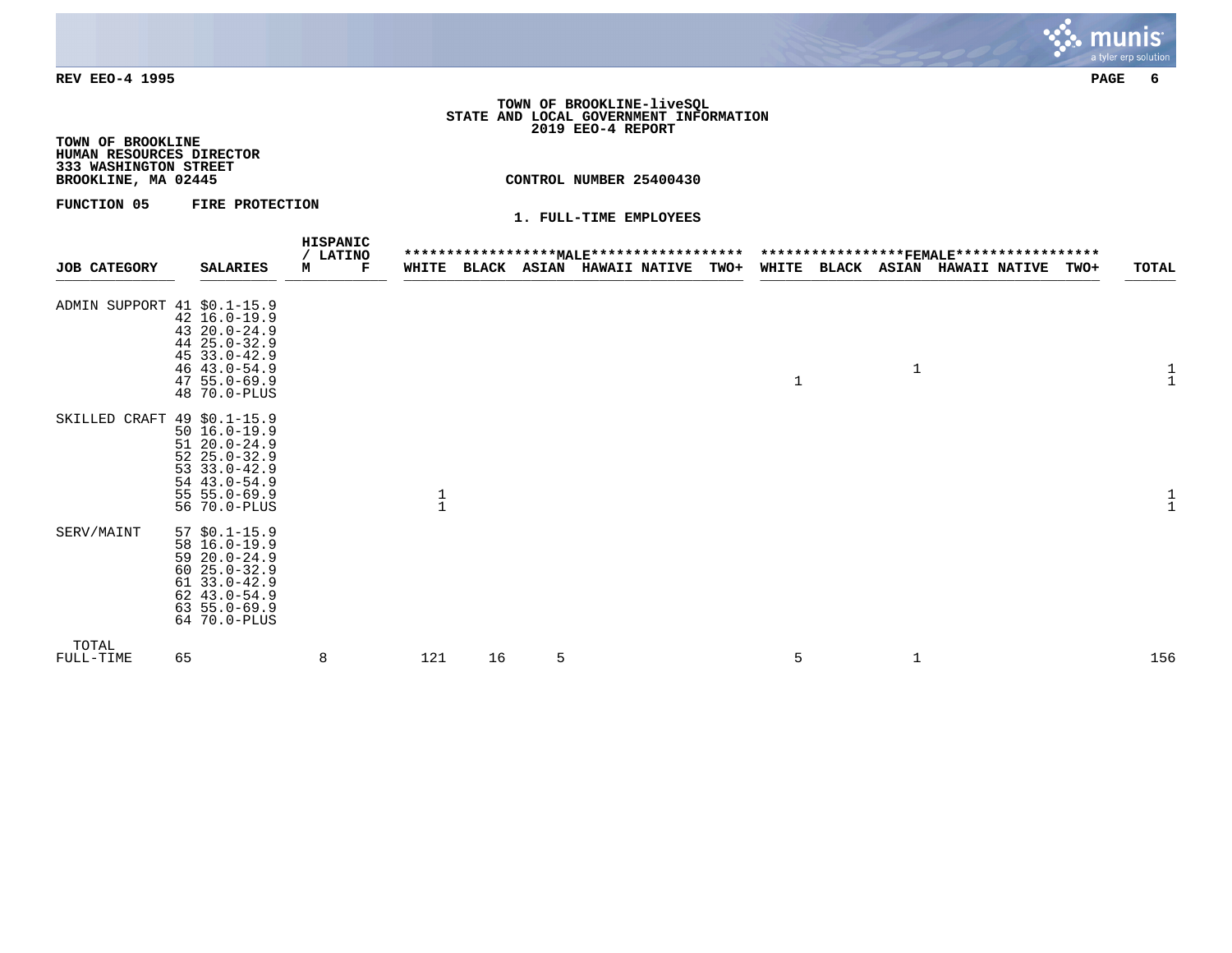

## **TOWN OF BROOKLINE-liveSQL STATE AND LOCAL GOVERNMENT INFORMATION 2019 EEO-4 REPORT**

**TOWN OF BROOKLINE HUMAN RESOURCES DIRECTOR 333 WASHINGTON STREET**

# **CONTROL NUMBER 25400430**

**FUNCTION 05 FIRE PROTECTION** 

**2. OTHER THAN FULL-TIME EMPLOYEES**

|                     |    |   | HISPANIC<br><b>LATINO</b> |       |              |              | ****************** <u>MALE</u> ****************** |      |       |              |              | ***************** <u>FEMALE</u> ****************** |             |       |
|---------------------|----|---|---------------------------|-------|--------------|--------------|---------------------------------------------------|------|-------|--------------|--------------|----------------------------------------------------|-------------|-------|
| <b>JOB CATEGORY</b> |    | м | F                         | WHITE | <b>BLACK</b> | <b>ASIAN</b> | <b>HAWAII NATIVE</b>                              | TWO+ | WHITE | <b>BLACK</b> | <b>ASIAN</b> | <b>HAWAII NATIVE</b>                               | <b>TWO+</b> | TOTAL |
| OFFICIALS/ADM 66    |    |   |                           |       |              |              |                                                   |      |       |              |              |                                                    |             |       |
| PROFESSIONALS 67    |    |   |                           |       |              |              |                                                   |      |       |              |              |                                                    |             |       |
| TECHNICIANS         | 68 |   |                           |       |              |              |                                                   |      |       |              |              |                                                    |             |       |
| PROTECT/SERV        | 69 |   |                           |       |              |              |                                                   |      |       |              |              |                                                    |             |       |
| PARA-PROFESS        | 70 |   |                           |       |              |              |                                                   |      |       |              |              |                                                    |             |       |
| ADMIN SUPPORT 71    |    |   |                           |       |              |              |                                                   |      |       |              |              |                                                    |             |       |
| SKILLED CRAFT 72    |    |   |                           |       |              |              |                                                   |      |       |              |              |                                                    |             |       |
| SERV/MAINT          | 73 |   |                           |       |              |              |                                                   |      |       |              |              |                                                    |             |       |
| TOTAL               |    |   |                           |       |              |              |                                                   |      |       |              |              |                                                    |             |       |
| PART-TIME           | 74 |   |                           |       |              |              |                                                   |      |       |              |              |                                                    |             |       |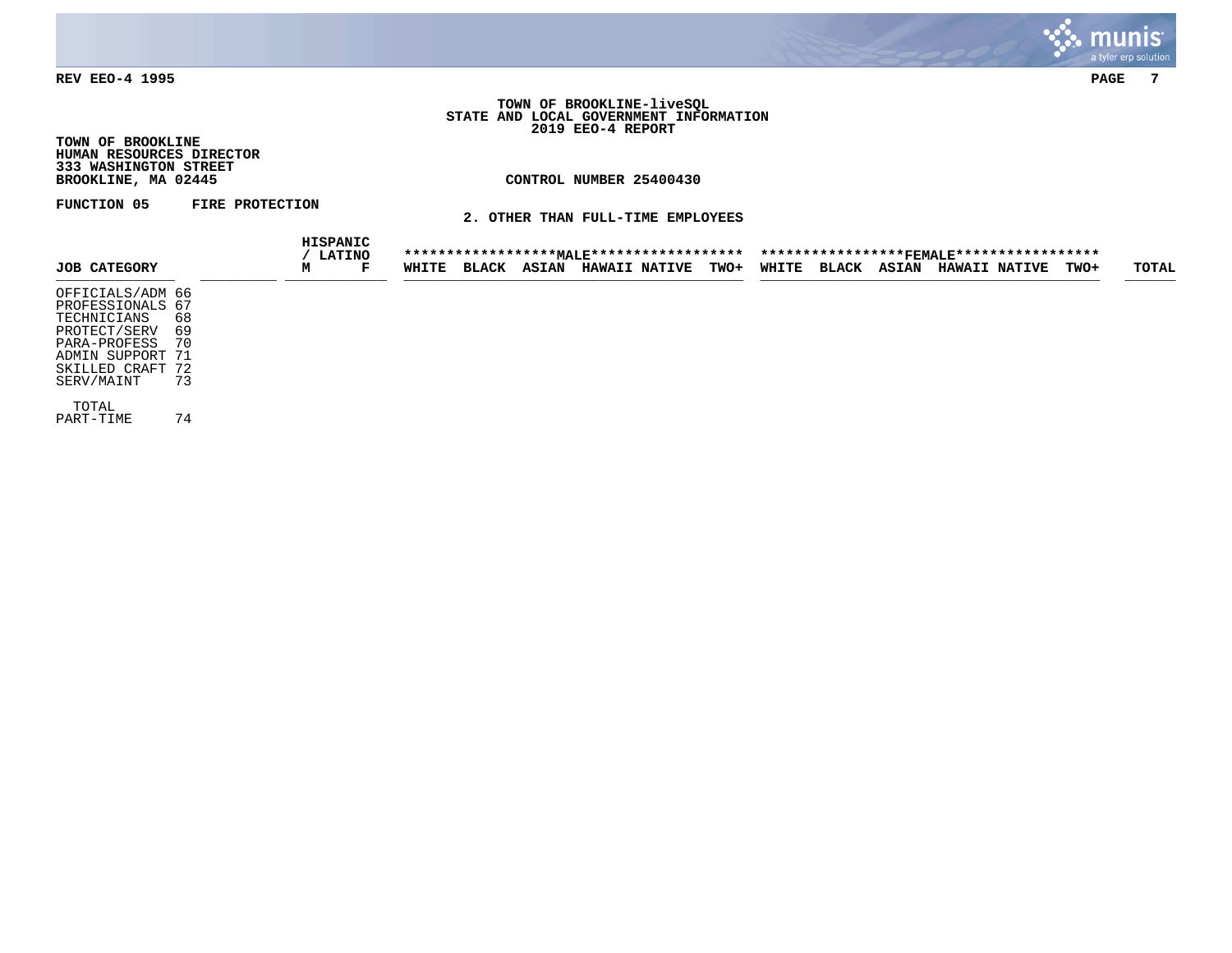

#### **TOWN OF BROOKLINE-liveSQL STATE AND LOCAL GOVERNMENT INFORMATION 2019 EEO-4 REPORT**

**TOWN OF BROOKLINE HUMAN RESOURCES DIRECTOR 333 WASHINGTON STREET**

**CONTROL NUMBER 25400430** 

**FUNCTION 05 FIRE PROTECTION** 

# **3. NEW HIRES DURING FISCAL YEAR - PERMANENT FULL-TIME ONLY**

|                                                     |           |   | HISPANIC<br><b>LATINO</b> |       |              |              |                      |             |       |              |              | ******************* <u>MALE</u> *********************************** <del>FEMALE</del> ***************** |      |       |
|-----------------------------------------------------|-----------|---|---------------------------|-------|--------------|--------------|----------------------|-------------|-------|--------------|--------------|---------------------------------------------------------------------------------------------------------|------|-------|
| <b>JOB CATEGORY</b>                                 |           | м | F                         | WHITE | <b>BLACK</b> | <b>ASIAN</b> | <b>HAWAII NATIVE</b> | <b>TWO+</b> | WHITE | <b>BLACK</b> | <b>ASIAN</b> | <b>HAWAII NATIVE</b>                                                                                    | TWO+ | TOTAL |
| OFFICIALS/ADM 75<br>PROFESSIONALS 76<br>TECHNICIANS | 77        |   |                           |       |              |              |                      |             |       |              |              |                                                                                                         |      |       |
| PROTECT/SERV<br>PARA-PROFESS<br>ADMIN SUPPORT 80    | 78<br>-79 |   |                           | 9     |              |              |                      |             |       |              |              |                                                                                                         |      | 11    |
| SKILLED CRAFT 81<br>SERV/MAINT                      | 82        |   |                           |       |              |              |                      |             |       |              |              |                                                                                                         |      |       |
| TOTAL<br>NEW HIRE                                   | 83        |   |                           | 10    |              |              |                      |             |       |              |              |                                                                                                         |      | 12    |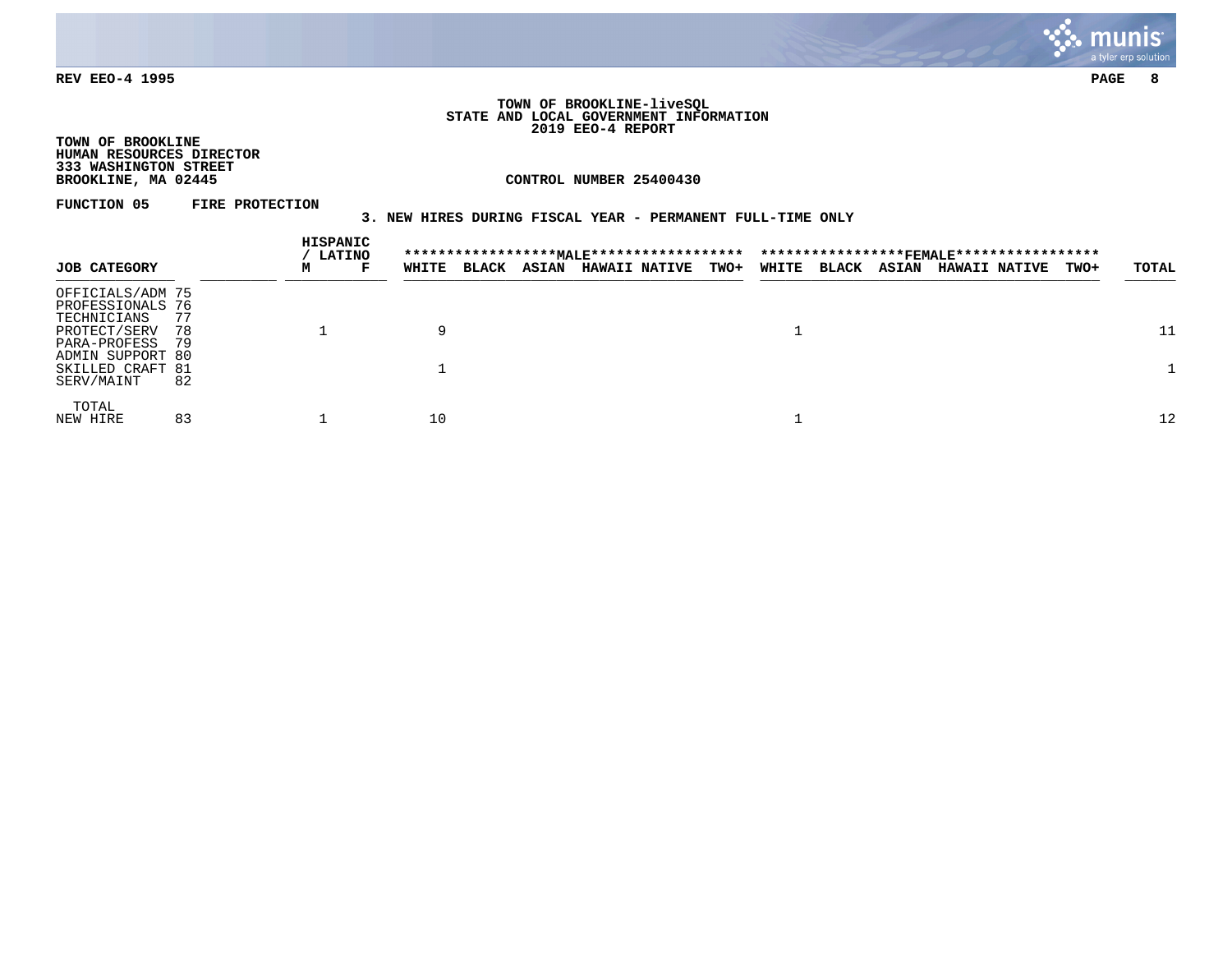#### **TOWN OF BROOKLINE-liveSQL STATE AND LOCAL GOVERNMENT INFORMATION 2019 EEO-4 REPORT**

**TOWN OF BROOKLINE HUMAN RESOURCES DIRECTOR 333 WASHINGTON STREET**

**CONTROL NUMBER 25400430** 

**FUNCTION 01 02 06 08 09 10 12 13 15** 

|                             |                                                                                                                                                       | HISPANIC      |        |                                   |   |                | *******************MAI.E******************* |              |                                        |                                                   |              |                                                                               |      |                                                         |
|-----------------------------|-------------------------------------------------------------------------------------------------------------------------------------------------------|---------------|--------|-----------------------------------|---|----------------|---------------------------------------------|--------------|----------------------------------------|---------------------------------------------------|--------------|-------------------------------------------------------------------------------|------|---------------------------------------------------------|
| <b>JOB CATEGORY</b>         | <b>SALARIES</b>                                                                                                                                       | / LATINO<br>м | г      |                                   |   |                | WHITE BLACK ASIAN HAWAII NATIVE TWO+        |              |                                        |                                                   |              | ******************FEMALE******************<br>WHITE BLACK ASIAN HAWAII NATIVE | TWO+ | <b>TOTAL</b>                                            |
| OFFICIALS/ADM 01 \$0.1-15.9 | $02 \ 16.0 - 19.9$<br>$0320.0 - 24.9$<br>$0425.0 - 32.9$<br>$0533.0 - 42.9$<br>$0643.0 - 54.9$<br>$0755.0 - 69.9$<br>08 70.0-PLUS                     |               |        | $\frac{2}{17}$                    | 2 | $\frac{1}{1}$  |                                             | $\mathbf{1}$ | $\begin{array}{c} 5 \\ 10 \end{array}$ |                                                   |              |                                                                               |      | 8<br>3 <sup>1</sup>                                     |
| PROFESSIONALS 09 \$0.1-15.9 | $10 16.0 - 19.9$<br>$1120.0 - 24.9$<br>$1225.0 - 32.9$<br>$1333.0 - 42.9$<br>14 43.0-54.9<br>$155.0 - 69.9$<br>16 70.0-PLUS                           | 1             | 1<br>2 | $\frac{1}{2}$<br>$\sqrt{6}$<br>36 | 4 | $\overline{c}$ |                                             | $\mathbf{1}$ | $\frac{6}{7}$<br>20<br>22              | $\begin{array}{c}\n1 \\ 1 \\ 2 \\ 1\n\end{array}$ | $\mathbf{1}$ |                                                                               |      | $\begin{array}{c} 9 \\ 10 \\ 31 \\ 67 \end{array}$      |
| TECHNICIANS                 | $17$ \$0.1-15.9<br>18 16.0-19.9<br>$1920.0 - 24.9$<br>$2025.0 - 32.9$<br>21 33.0-42.9<br>$22, 43.0 - 54.9$<br>$235.0 - 69.9$<br>24 70.0-PLUS          |               |        | $\sqrt{2}$                        |   | 3              |                                             |              | $\mathbf{1}$                           |                                                   |              |                                                                               |      | 4<br>$\sqrt{2}$                                         |
| PROTECT/SERV                | $25$ \$0.1-15.9<br>$26 16.0 - 19.9$<br>$2720.0 - 24.9$<br>$28$ $25.0 - 32.9$<br>29 33.0-42.9<br>$30, 43.0 - 54.9$<br>$31 55.0 - 69.9$<br>32 70.0-PLUS |               |        |                                   |   |                |                                             |              |                                        |                                                   |              |                                                                               |      |                                                         |
| PARA-PROFESS                | $33$ \$0.1-15.9<br>34 16.0-19.9<br>$3520.0 - 24.9$<br>$3625.0 - 32.9$                                                                                 | 1             |        |                                   |   |                |                                             | $\mathbf{1}$ |                                        |                                                   |              |                                                                               |      | 2                                                       |
|                             | $3733.0 - 42.9$<br>38 43.0-54.9<br>$395.0 - 69.9$<br>40 70.0-PLUS                                                                                     |               |        | $\mathbf{1}$                      |   | $\mathbf{1}$   |                                             |              | $\frac{2}{5}$<br>$\mathbf{1}$          | $\mathbf 1$<br>$\mathbf 1$                        | $\sqrt{2}$   |                                                                               |      | $\begin{array}{c} 4 \\ 8 \end{array}$<br>$\overline{2}$ |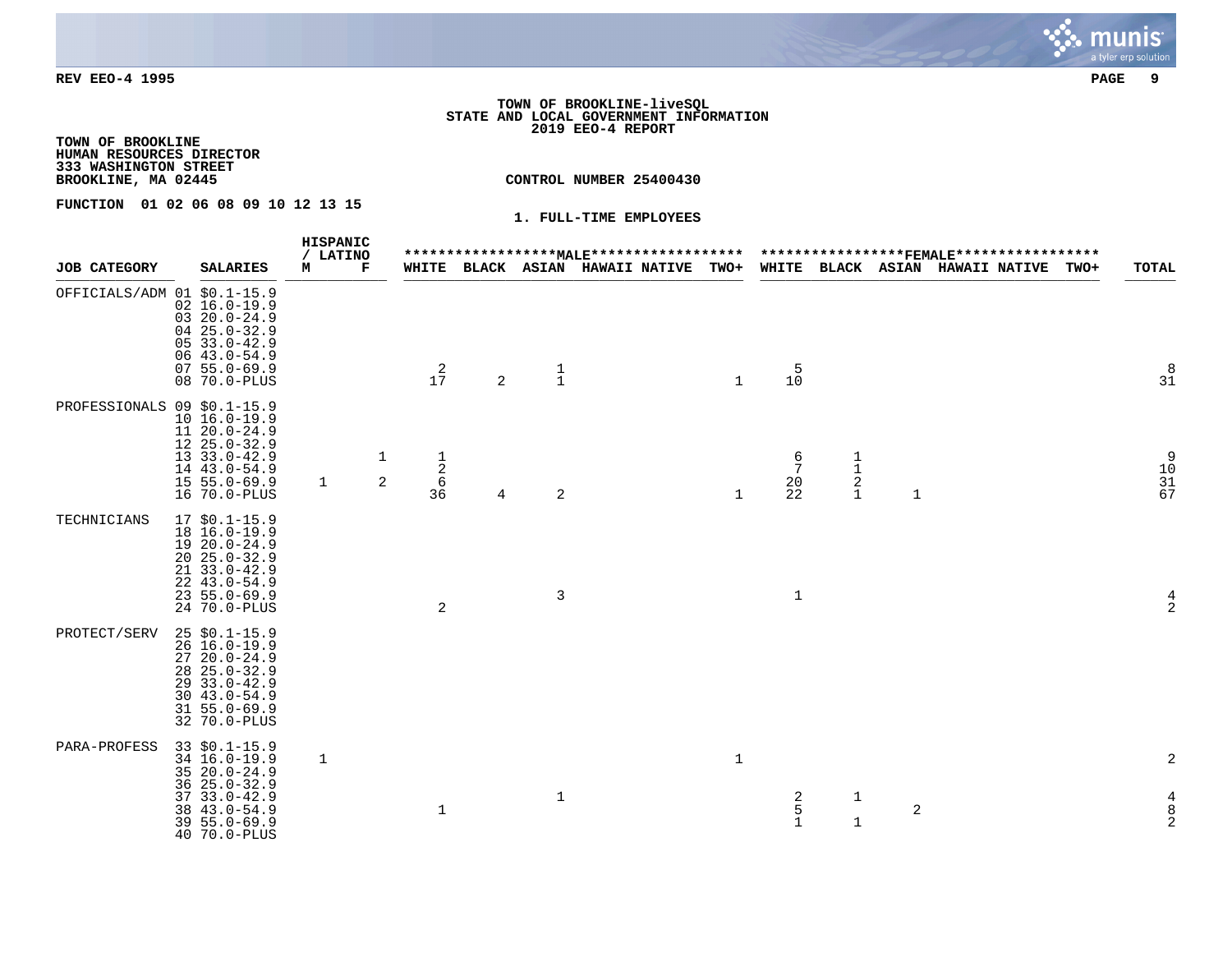#### **TOWN OF BROOKLINE-liveSQL STATE AND LOCAL GOVERNMENT INFORMATION 2019 EEO-4 REPORT**

**TOWN OF BROOKLINE HUMAN RESOURCES DIRECTOR 333 WASHINGTON STREET**

**CONTROL NUMBER 25400430** 

**FUNCTION 01 02 06 08 09 10 12 13 15** 

|                             |    |                                                                                                                                                  |    | HISPANIC<br>/ LATINO |   |                                            |                                                   |              |                      |              |                                                            |               |               | *****************FEMALE****************** |      |                                                                                |
|-----------------------------|----|--------------------------------------------------------------------------------------------------------------------------------------------------|----|----------------------|---|--------------------------------------------|---------------------------------------------------|--------------|----------------------|--------------|------------------------------------------------------------|---------------|---------------|-------------------------------------------|------|--------------------------------------------------------------------------------|
| <b>JOB CATEGORY</b>         |    | <b>SALARIES</b>                                                                                                                                  | м  | Г                    |   | WHITE                                      | <b>BLACK</b>                                      | <b>ASIAN</b> | <b>HAWAII NATIVE</b> | TWO+         | WHITE                                                      | <b>BLACK</b>  | <b>ASIAN</b>  | <b>HAWAII NATIVE</b>                      | TWO+ | TOTAL                                                                          |
| ADMIN SUPPORT 41 \$0.1-15.9 |    | $42 \ 16.0 - 19.9$<br>$4320.0 - 24.9$<br>44 25.0-32.9<br>$4533.0 - 42.9$<br>46 43.0-54.9<br>$475.0 - 69.9$<br>48 70.0-PLUS                       |    |                      | 4 | $\frac{2}{1}$                              |                                                   | 2            |                      |              | 14                                                         | $\frac{5}{1}$ | $\frac{2}{2}$ |                                           |      | $\begin{smallmatrix}1\\30\\11\\1\end{smallmatrix}$                             |
| SKILLED CRAFT 49 \$0.1-15.9 |    | $50 16.0 - 19.9$<br>$5120.0 - 24.9$<br>$5225.0 - 32.9$<br>$53 \t33.0 - 42.9$<br>$54$ 43.0-54.9<br>$55 55.0 - 69.9$<br>56 70.0-PLUS               | 5  | $\overline{2}$<br>2  |   | $\mathbf{1}$<br>$\frac{4}{26}$<br>6        | $\begin{array}{c}\n1 \\ 3 \\ 5 \\ 1\n\end{array}$ |              |                      |              | $\mathbf{1}$<br>$\begin{array}{c} 1 \\ 3 \\ 3 \end{array}$ | 1             |               |                                           |      | $\begin{smallmatrix}1\\1\\1\\1\end{smallmatrix}$<br>$\frac{5}{35}$<br>80<br>12 |
| SERV/MAINT                  |    | $57$ \$0.1-15.9<br>58 16.0-19.9<br>$5920.0 - 24.9$<br>$6025.0 - 32.9$<br>$61$ $33.0 - 42.9$<br>62 43.0-54.9<br>$63, 55.0 - 69.9$<br>64 70.0-PLUS |    | 3                    |   | $\begin{array}{c} 1 \\ 9 \\ 2 \end{array}$ | 2                                                 | 1            |                      | $\mathbf{1}$ | 2                                                          |               |               |                                           |      | $\mathbf{1}$<br>$\begin{smallmatrix}1\1\8\1\3\end{smallmatrix}$                |
| TOTAL<br>FULL-TIME          | 65 |                                                                                                                                                  | 17 |                      |   | 188                                        | 19                                                | 11           |                      | 4            | 112                                                        | 14            | 7             |                                           |      | 379                                                                            |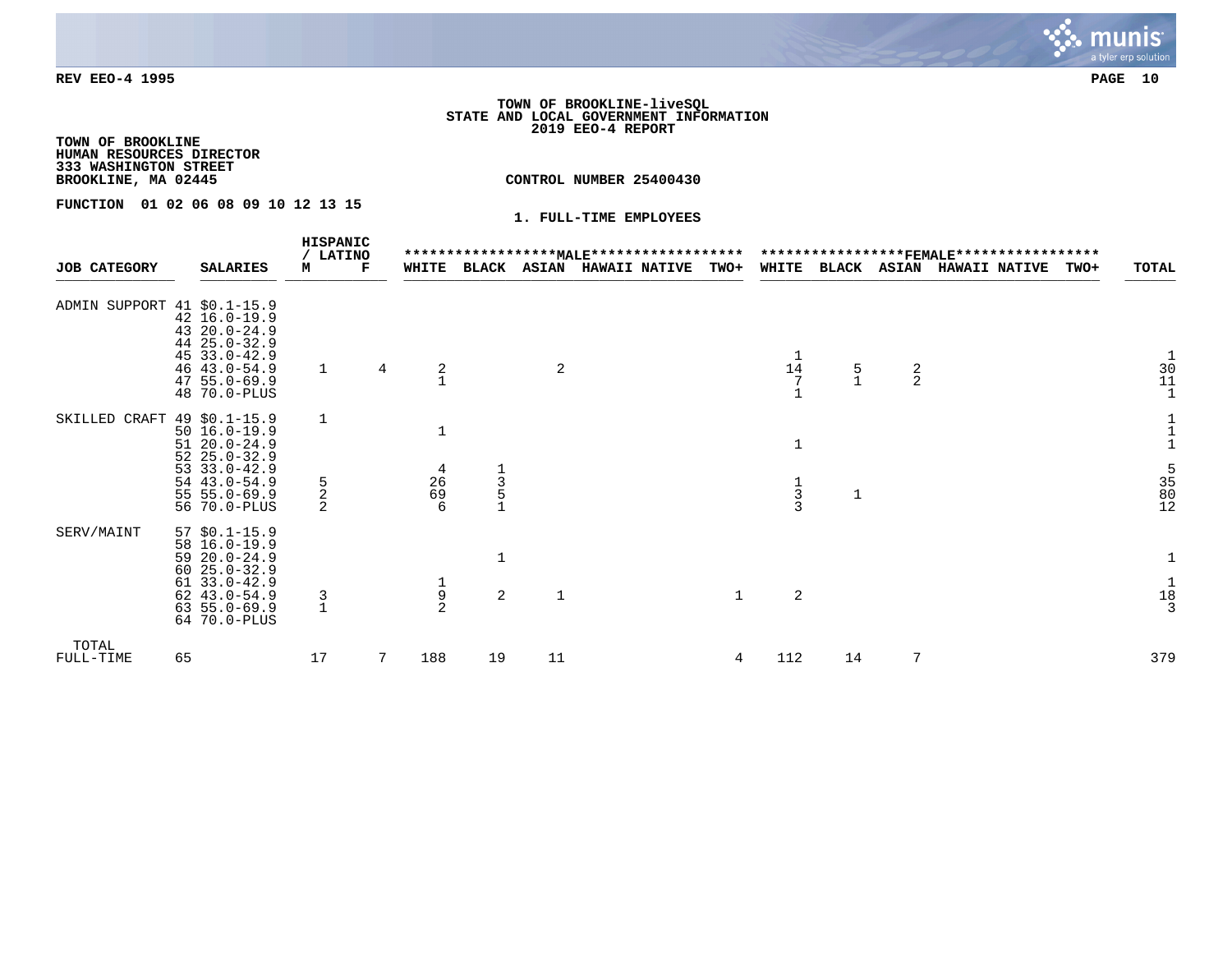

#### **TOWN OF BROOKLINE-liveSQL STATE AND LOCAL GOVERNMENT INFORMATION 2019 EEO-4 REPORT**

**TOWN OF BROOKLINE HUMAN RESOURCES DIRECTOR 333 WASHINGTON STREET**

**CONTROL NUMBER 25400430** 

**FUNCTION 01 02 06 08 09 10 12 13 15** 

**2. OTHER THAN FULL-TIME EMPLOYEES**

|                                                                      |          | HISPANIC | <b>LATINO</b> |          |              |              | ****************** <u>MALE</u> ******************* |      |          |              |              | *****************FEMALE****************** |      |           |
|----------------------------------------------------------------------|----------|----------|---------------|----------|--------------|--------------|----------------------------------------------------|------|----------|--------------|--------------|-------------------------------------------|------|-----------|
| <b>JOB CATEGORY</b>                                                  |          | м        | F             | WHITE    | <b>BLACK</b> | <b>ASIAN</b> | <b>HAWAII NATIVE</b>                               | TWO+ | WHITE    | <b>BLACK</b> | <b>ASIAN</b> | <b>HAWAII NATIVE</b>                      | TWO+ | TOTAL     |
| OFFICIALS/ADM 66<br>PROFESSIONALS 67<br>TECHNICIANS                  | 68       |          |               |          |              |              |                                                    |      | 15       |              |              |                                           |      | 20        |
| PROTECT/SERV<br>PARA-PROFESS<br>ADMIN SUPPORT 71<br>SKILLED CRAFT 72 | 69<br>70 | 12       | 15            | 62<br>15 | 17           | 22           |                                                    |      | 66<br>46 | 13           | 18           |                                           |      | 227<br>77 |
| SERV/MAINT                                                           | 73       |          |               | 16       | 5            |              |                                                    |      |          |              |              |                                           |      | 28        |
| TOTAL<br>PART-TIME                                                   | 74       | 16       | 20            | 96       | 24           | -23          |                                                    |      | 129      | 20           | -24          |                                           |      | 355       |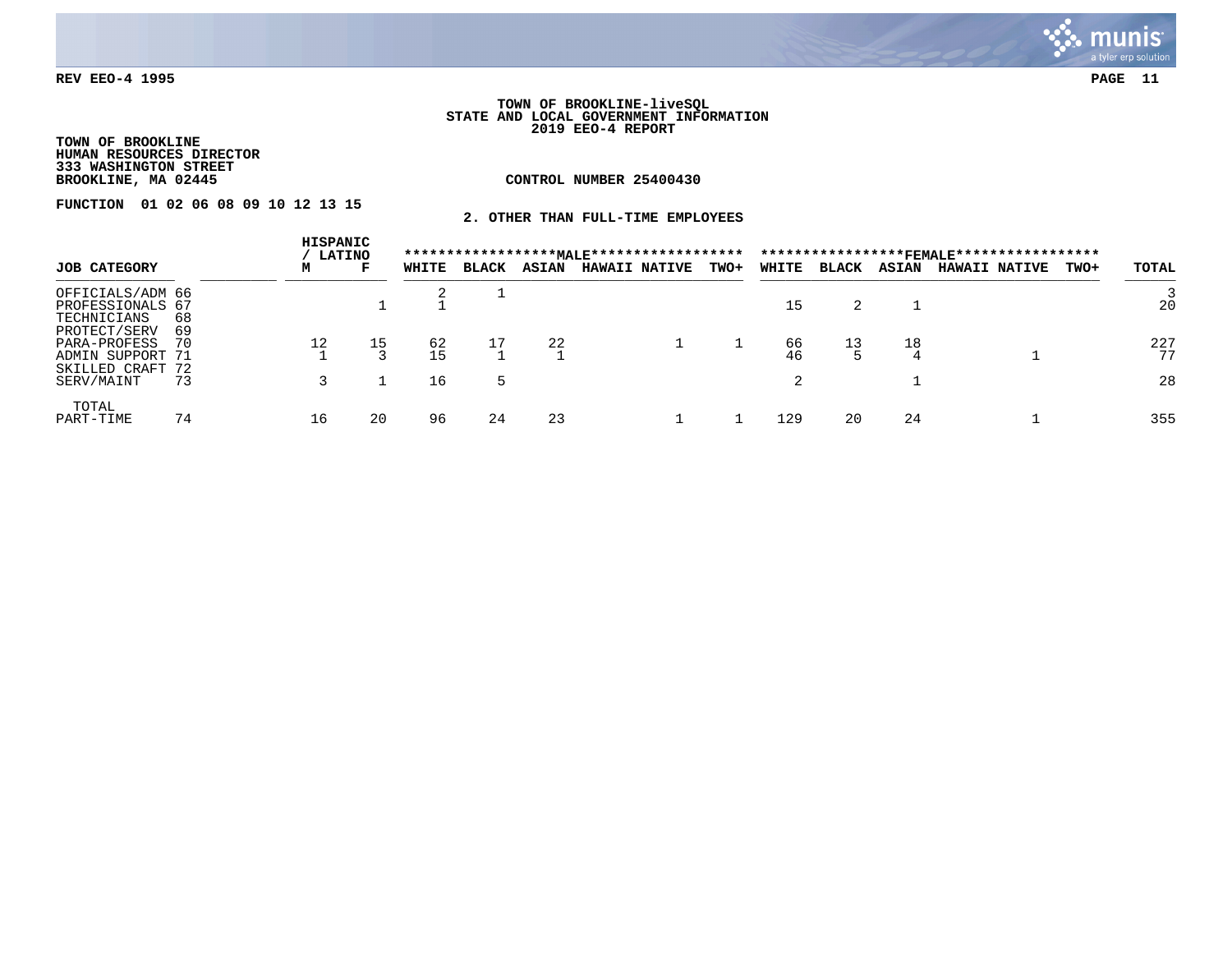

#### **TOWN OF BROOKLINE-liveSQL STATE AND LOCAL GOVERNMENT INFORMATION 2019 EEO-4 REPORT**

**TOWN OF BROOKLINE HUMAN RESOURCES DIRECTOR 333 WASHINGTON STREET**

**CONTROL NUMBER 25400430** 

**FUNCTION 01 02 06 08 09 10 12 13 15** 

# **3. NEW HIRES DURING FISCAL YEAR - PERMANENT FULL-TIME ONLY**

|                                                                     |          | HISPANIC | <b>LATINO</b> |       |              |              |                      |             |       |              |              |                      |      |       |
|---------------------------------------------------------------------|----------|----------|---------------|-------|--------------|--------------|----------------------|-------------|-------|--------------|--------------|----------------------|------|-------|
| <b>JOB CATEGORY</b>                                                 |          | м        | F             | WHITE | <b>BLACK</b> | <b>ASIAN</b> | <b>HAWAII NATIVE</b> | <b>TWO+</b> | WHITE | <b>BLACK</b> | <b>ASIAN</b> | <b>HAWAII NATIVE</b> | TWO+ | TOTAL |
| OFFICIALS/ADM 75<br>PROFESSIONALS 76<br>TECHNICIANS<br>PROTECT/SERV | 77<br>78 |          |               |       |              |              |                      |             |       |              |              |                      |      |       |
| PARA-PROFESS<br>ADMIN SUPPORT 80<br>SKILLED CRAFT 81<br>SERV/MAINT  | 79<br>82 |          |               |       |              |              |                      |             |       |              |              |                      |      | 16    |
| TOTAL<br>NEW HIRE                                                   | 83       |          |               | 22    |              |              |                      |             | L5.   |              |              |                      |      | 49    |